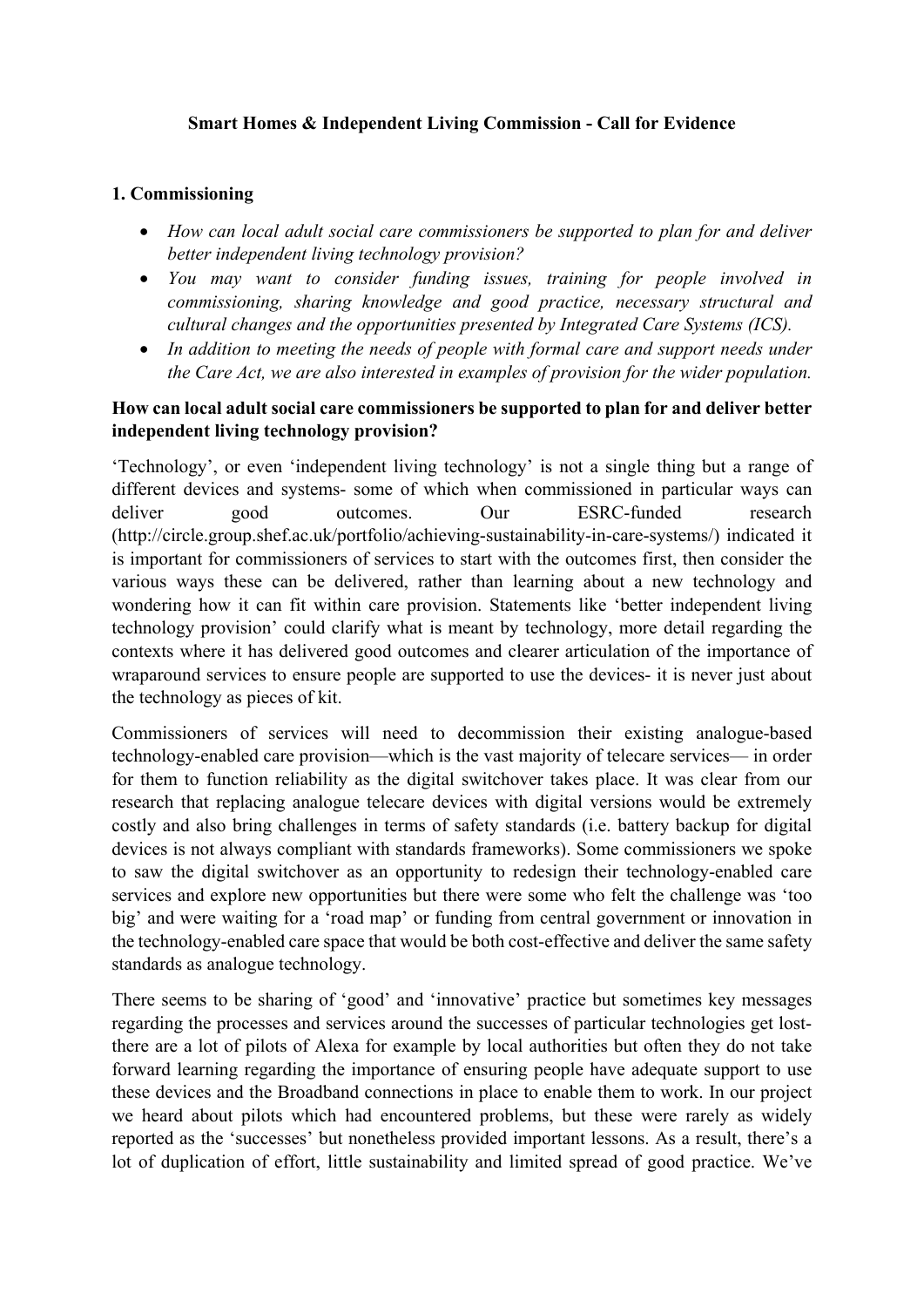published a policy brief which explores some of these issues: [http://circle.group.shef.ac.uk/wp](http://circle.group.shef.ac.uk/wp-content/uploads/2020/10/The-Potential-of-Technology.pdf)[content/uploads/2020/10/The-Potential-of-Technology.pdf](http://circle.group.shef.ac.uk/wp-content/uploads/2020/10/The-Potential-of-Technology.pdf)

Newer digital 'smart' technologies bring opportunities but also challenges, as we've explored in the Sustainable Care research programme: [https://eprints.whiterose.ac.uk/162230/3/Technology%20and%20Social%20Care%20in%20a](https://eprints.whiterose.ac.uk/162230/3/Technology%20and%20Social%20Care%20in%20a%20Digital%20World-%20Challenges%20and%20Opportunities%20in%20the%20UK%2002.05.20%20R%26R%20WRD.pdf) [%20Digital%20World-](https://eprints.whiterose.ac.uk/162230/3/Technology%20and%20Social%20Care%20in%20a%20Digital%20World-%20Challenges%20and%20Opportunities%20in%20the%20UK%2002.05.20%20R%26R%20WRD.pdf) [%20Challenges%20and%20Opportunities%20in%20the%20UK%2002.05.20%20R%26R%2](https://eprints.whiterose.ac.uk/162230/3/Technology%20and%20Social%20Care%20in%20a%20Digital%20World-%20Challenges%20and%20Opportunities%20in%20the%20UK%2002.05.20%20R%26R%20WRD.pdf) [0WRD.pdf](https://eprints.whiterose.ac.uk/162230/3/Technology%20and%20Social%20Care%20in%20a%20Digital%20World-%20Challenges%20and%20Opportunities%20in%20the%20UK%2002.05.20%20R%26R%20WRD.pdf)

'Smart' mainstream devices are comparatively cheap and user-friendly but raise issues related to privacy and data, and do not fit within existing 'care technology' standards frameworks. Though they appear seemingly 'standalone', they do need wraparound services if part of commissioned services- someone to assess, install and maintain them and show users how to work with them. Sometimes this is neglected by commissioners and as a result, these devices are not then used. We've published papers on this topic: [https://www.mdpi.com/1660-](https://www.mdpi.com/1660-4601/18/2/812) [4601/18/2/812](https://www.mdpi.com/1660-4601/18/2/812)

# **2. The Disabled Facilities Grant**

- *How could the Disabled Facilities Grant be reformed to make it easier to use provide independent living technologies and/or tech related home adjustments (wiring etc.)?*
- *You may want to consider changes to guidance, relevant laws and regulations, bureaucratic and administrative barriers, and examples of good practice.*

## **How could the Disabled Facilities Grant be reformed to make it easier to use provide independent living technologies and/or tech related home adjustments (wiring etc.)?**

We didn't explore the DFG in our research but we did hear how people receiving care and support were frustrated when trying to use their Direct Payments to fund technology- in particular mainstream devices- as sometimes they needed to persuade local authorities that could be deemed 'leisure' items.

# **3. Service Delivery and Workforce Development**

- *What can government do to improve the adoption of technology among care providers and workers to support independent living?*
- *You might want to consider the strengths and weaknesses of existing training and qualification frameworks, barriers and facilitators of organisational learning and knowledge retention and examples of good practice in service delivery.*
- *We are particularly interested in approaches to training and service delivery that are designed to empower disabled and older people to make informed decisions.*

# **What can government do to improve the adoption of technology among care providers and workers to support independent living?**

There needs to a recognition of the diversity amongst care providers – they will not all have the same capacity for technology adoption. Small enterprises operating on local authority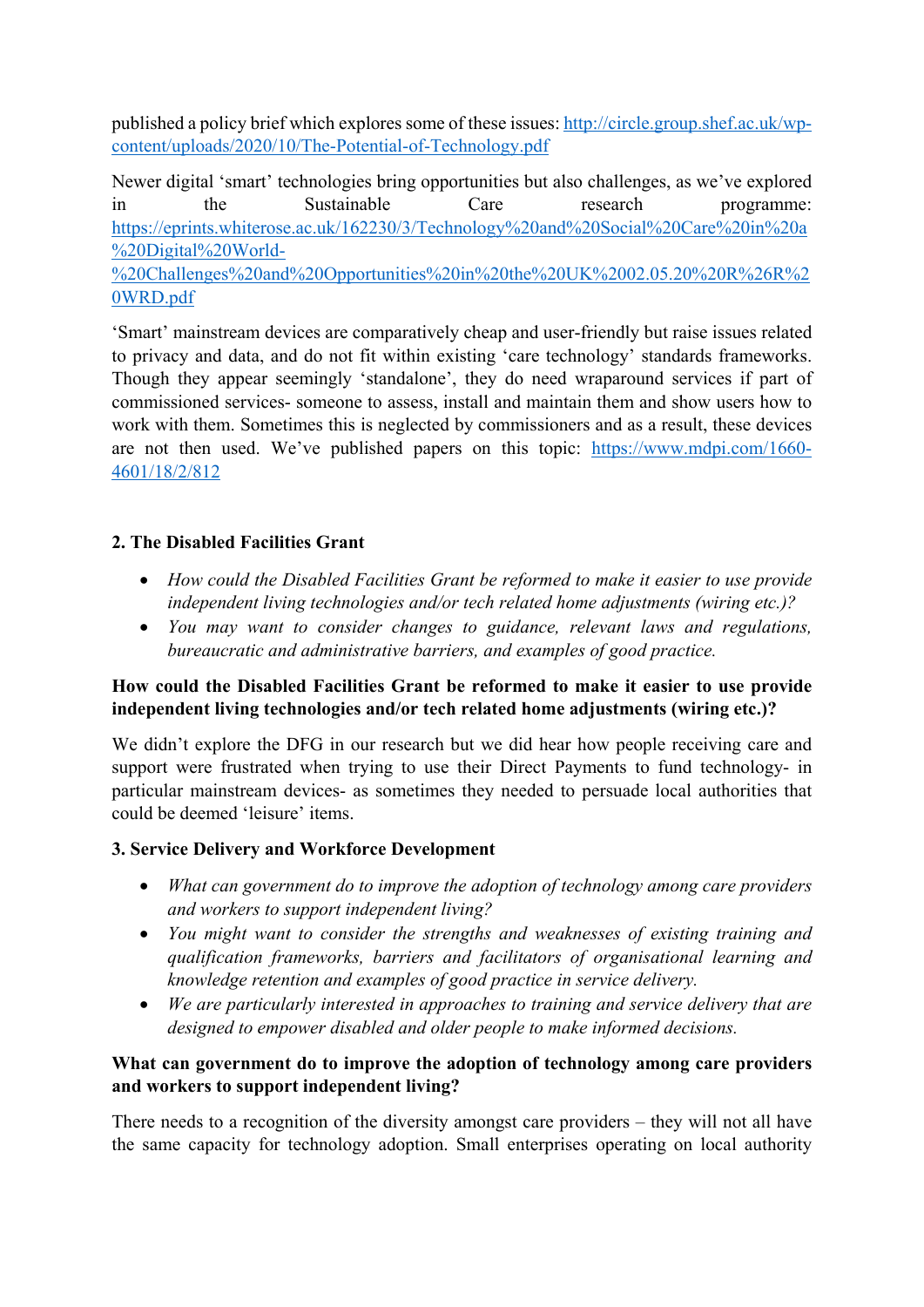contracts with very tight margins will have different resources and capacity to invest in technology compared to large providers.

There again needs to be a greater appreciation of the different types of technology and their different outcomes and whether these will always align with good care. Electronic management systems for example may be useful to time-to-task commissioning models but whether they deliver good care outcomes for people receiving care or contribute to good quality jobs for care workers is debatable. The latter is particularly important in a context where there is a shortage of care workers and significant issues related to staff retention- if technology adversely affects care worker roles by adding additional tasks to an already over-stretched workforce, this is a problem. This is something we are preparing papers on and I'd be happy to share more information if of interest.

With regard to care workers, in our Sustainable Care Programme project, we heard about an example of a local authority which engaged with providers and care workers to select the technologies they would pilot- this buy-in was important in delivering good outcomes and selecting technologies that care workers were happy to engage with. Otherwise care workers reported frustration at repeated pilots being 'done to' rather than 'done with' them, with little incentive to engage with technologies which ultimately would not be part of the organisation's approach in the long term.

## **4. Market Shaping**

- *How and why does the independent living technology market fail to sufficiently meet the needs of disabled and older consumers? How can local authorities and central government increase access and choice for a) service providers and/or b) private selfpurchasers of technology?*
- *You may want to consider the role of local authorities in working with local businesses and charities, public research and development funding for new products and service models, the need for regulation and ethical frameworks for new technologies.*

## **How and why does the independent living technology market fail to sufficiently meet the needs of disabled and older consumers? How can local authorities and central government increase access and choice for a) service providers and/or b) private selfpurchasers of technology?**

See below- often there is insufficient co-design and the end users of independent living technologies are not always seen as the 'customer' (this is often seen by the designers of technology to be either commissioners or services or unpaid carers). In addition, the technology sometimes comes first, and then the developers look for a market- this produces a poor fit with the care sector which is supposed to promote wellbeing (a person-centred concept). The market place is very crowded for care-focused technologies and increasingly other technologies are being drawn into this space- including 'smart' technologies. It's hard for both commissioners and self-funders to navigate this space. Commissioners often fall back on 'trusted' providers who are 'big players' in the market- commissioning cycles also do not allow for much space to explore innovation as the market ultimately is moving faster than 3/5/10-year commissioning cycles. As a result, in the Sustainable Care programme, we saw a lot of 'innovation hubs' emerging in local authorities to pilot and experiment with technologies with issues for sustainability and scalability. Self-funders could be more flexible and responsive, but were